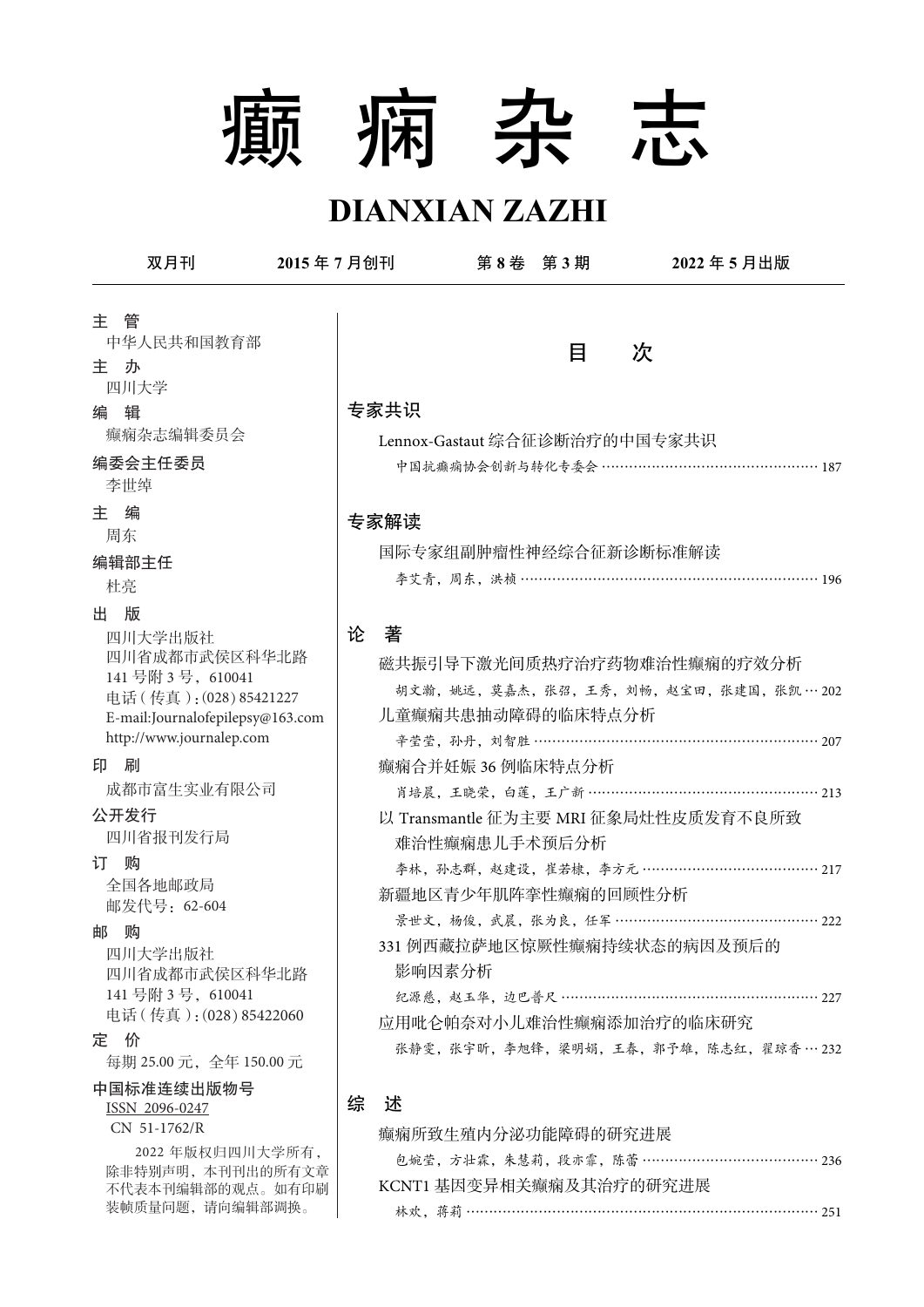|      | 阵发性交感神经过度兴奋的诊治进展                                          |  |
|------|-----------------------------------------------------------|--|
|      |                                                           |  |
|      | 磁共振波谱分析在癫痫诊治中的研究进展                                        |  |
|      |                                                           |  |
|      | 以肠道菌群为靶点的耐药性癫痫的联合抗癫痫治疗策略                                  |  |
|      |                                                           |  |
|      |                                                           |  |
|      | 教学园地                                                      |  |
|      | 探讨在癫痫专业研究生培养中开展思想政治教育的方法                                  |  |
|      | 慕洁,吴欣桐,贾雪,洪桢,何俐,吴波,周东 ………………………………………………………………………………… 273 |  |
|      |                                                           |  |
| 病例分析 |                                                           |  |
|      | 以意识障碍为主要症状的假性甲状旁腺功能减退症伴颅内钙化一例                             |  |
|      |                                                           |  |
|      | 误诊为脑组织铁沉积神经变性病的特发性基底节钙化一例并文献复习                            |  |
|      |                                                           |  |
|      |                                                           |  |
| 诵    | 知                                                         |  |
|      | 关于"2022年度 CAAE 癫痫中心申报和评审工作"的通知                            |  |
|      |                                                           |  |
|      |                                                           |  |

深切怀念,牢记嘱托**—**悼何鲁丽副委员长 ……………………………………………………………………… 李世绰 <sup>I</sup>

[ 期刊基本参数 ] CN 51-1762/R \* 2015 \* B \* 16 \* 98 \* zh+en \* P \* ¥25.00 \* 700 \* 17 \* 2022 - 3